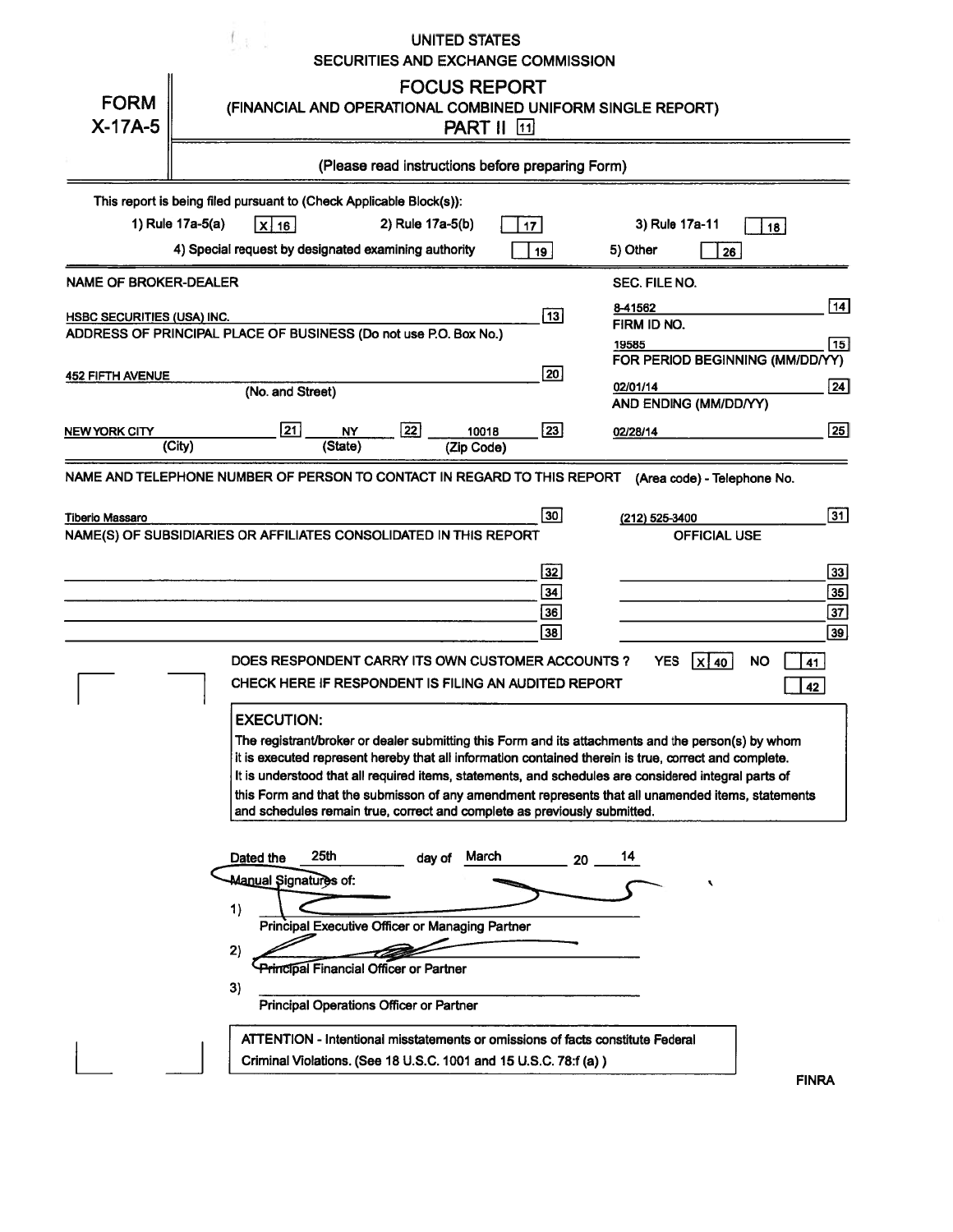## SUPPLEMENT TO FINANCIAL AND OPERATIONAL COMBINED UNIFORM SINGLE REPORT PART II

#### BROKER OR DEALER

HSBC SECURITIES (USA) INC.

02/28/14

as of

## STATEMENT OF SEGREGATION REQUIREMENTS AND FUNDS IN SEGREGATION FOR CUSTOMERS TRADING ON U.S. COMMODITY EXCHANGES

| SEGREGATION REQUIREMENTS (Section 4d(2) of the CEAct)                                       |                   |                     |      |
|---------------------------------------------------------------------------------------------|-------------------|---------------------|------|
| 1. Net ledger balance                                                                       |                   |                     |      |
| A. Cash                                                                                     | \$                | 338,800,900 7010    |      |
| B. Securities (at market)                                                                   |                   | 565,301,346 7020    |      |
| 2. Net unrealized profit (loss) in open futures contracts traded on a contract market       |                   | 164,702,615 7030    |      |
| 3. Exchange traded options                                                                  |                   |                     |      |
| A. Add market value of open option contracts purchased on a contract market                 |                   | 64,339,437 7032     |      |
| B. Deduct market value of open option contracts granted (sold) on a contract market         |                   | 17,559,153) 7033    |      |
| 4. Net equity (deficit) (add lines 1, 2, and 3)                                             |                   | 1,115,585,145 7040  |      |
| 5. Accounts liquidating to a deficit and accounts with debit balances                       |                   |                     |      |
| - gross amount                                                                              | 1,669,992<br>7045 |                     |      |
|                                                                                             |                   |                     |      |
| Less: amount offset by customer owned securities                                            | 1,669,991) 7047   |                     | 7050 |
| 6. Amount required to be segregated (add lines 4 and 5)                                     | \$                | 1,115,585,146       | 7060 |
| FUNDS IN SEGREGATED ACCOUNTS                                                                |                   |                     |      |
| 7. Deposited in segregated funds bank accounts                                              |                   |                     |      |
| A. Cash                                                                                     |                   | 13,782,199          | 7070 |
| B. Securities representing investments of customers' funds (at market)                      |                   |                     | 7080 |
| C. Securities held for particular customers or option customers in lieu of cash (at market) |                   | 120,327,873         | 7090 |
| 8. Margins on deposit with derivatives clearing organizations of contract markets           |                   |                     |      |
| A. Cash                                                                                     | \$                | 298,919,906         | 7100 |
| B. Securities representing investments of customers' funds (at market)                      |                   | 263,818,871         | 7110 |
| C. Securities held for particular customers or option customers in lieu of cash (at market) |                   | 444,973,473 7120    |      |
| 9. Net settlement from (to) derivatives clearing organizations of contract markets          |                   | $(26,050,659)$ 7130 |      |
| 10. Exchange traded options                                                                 |                   |                     |      |
| A. Value of open long option contracts                                                      |                   | 64,326,709 7132     |      |
| B. Value of open short option contracts                                                     |                   | 17,559,153 7133     |      |
| 11. Net equities with other FCMs                                                            |                   |                     |      |
| A. Net liquidating equity                                                                   |                   | 44,433,651          | 7140 |
| B. Securities representing investments of customers' funds (at market)                      |                   |                     | 7160 |
| C. Securities held for particular customers or option customers in lieu of cash (at market) |                   |                     | 7170 |
| 12. Segregated funds on hand (describe:                                                     |                   |                     | 7150 |
| 13. Total amount in segregation (add lines 7 through 12)                                    |                   | 1,206,972,870 7180  |      |
| 14. Excess (deficiency) funds in segregation (subtract line 6 from line 13)                 |                   | 91,387,724 7190     |      |
| 15. Management Target Amount for Excess funds in segregation                                | \$                | 50,000,000 7194     |      |
| 16. Excess (deficiency) funds in segregation over (under) Management Target Amount Excess   | \$                | 41,387,724 7198     |      |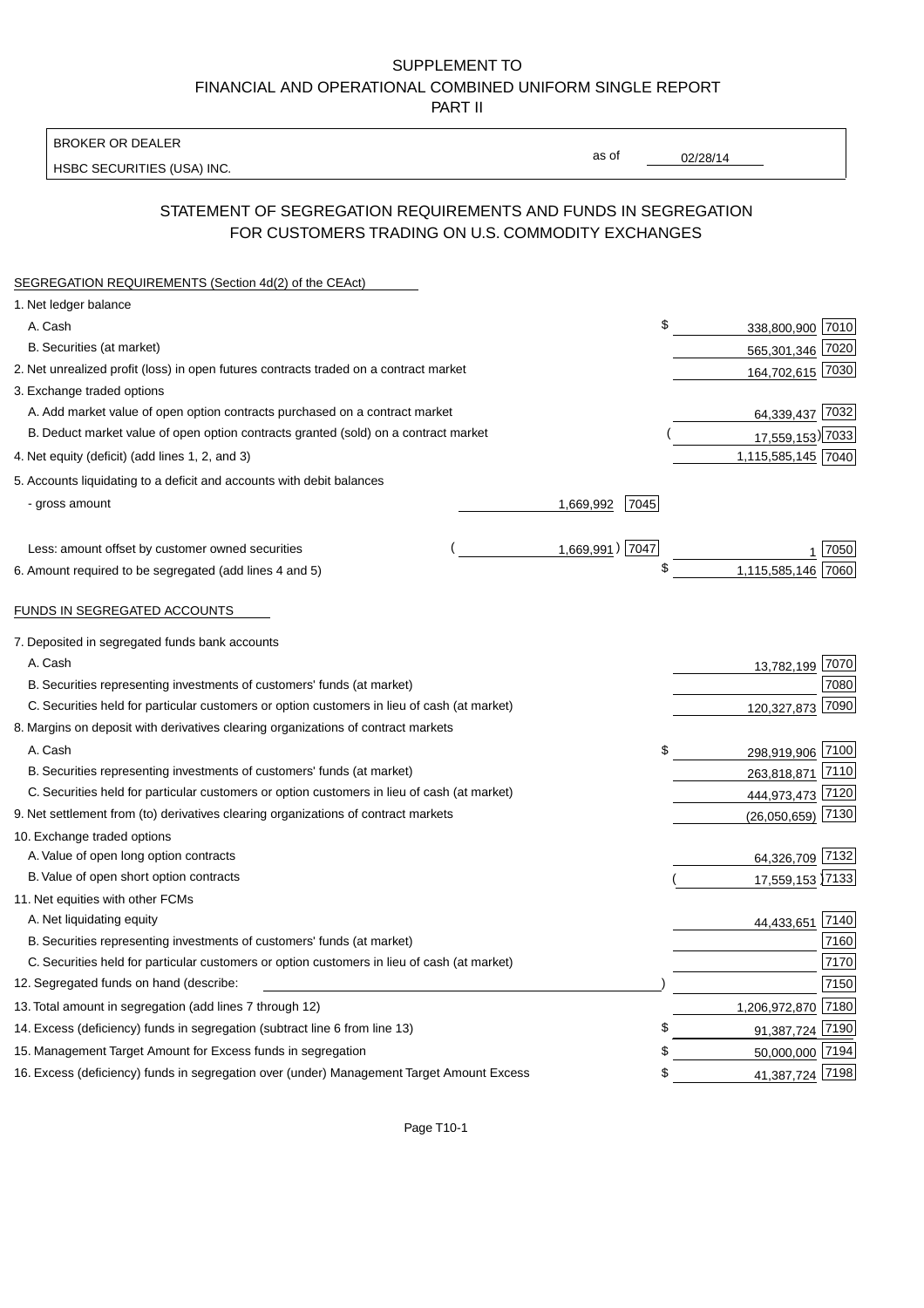# SUPPLEMENT TO FINANCIAL AND OPERATIONAL COMBINED UNIFORM SINGLE REPORT

PART II

 $\overline{\mathsf{I}}$ 

| <b>BROKER OR DEALER</b>                           |                                        | as of                                                          |      |
|---------------------------------------------------|----------------------------------------|----------------------------------------------------------------|------|
| HSBC SECURITIES (USA) INC.                        |                                        | 02/28/14                                                       |      |
|                                                   | FOR CUSTOMERS' DEALER OPTIONS ACCOUNTS | STATEMENT OF SEGREGATION REQUIREMENTS AND FUNDS IN SEGREGATION |      |
| 1. Amount required to be segregated in accordance |                                        |                                                                |      |
| with Commission regulation 32.6                   |                                        | \$                                                             | 7200 |
| 2. Funds in segregated accounts                   |                                        |                                                                |      |
| A. Cash                                           | \$                                     | 7210                                                           |      |
| B. Securities (at market)<br>C. Total             |                                        | 7220                                                           | 7230 |
| 3. Excess (deficiency) funds in segregation       |                                        |                                                                |      |
| (subtract line 2.C from line 1)                   |                                        | \$                                                             | 7240 |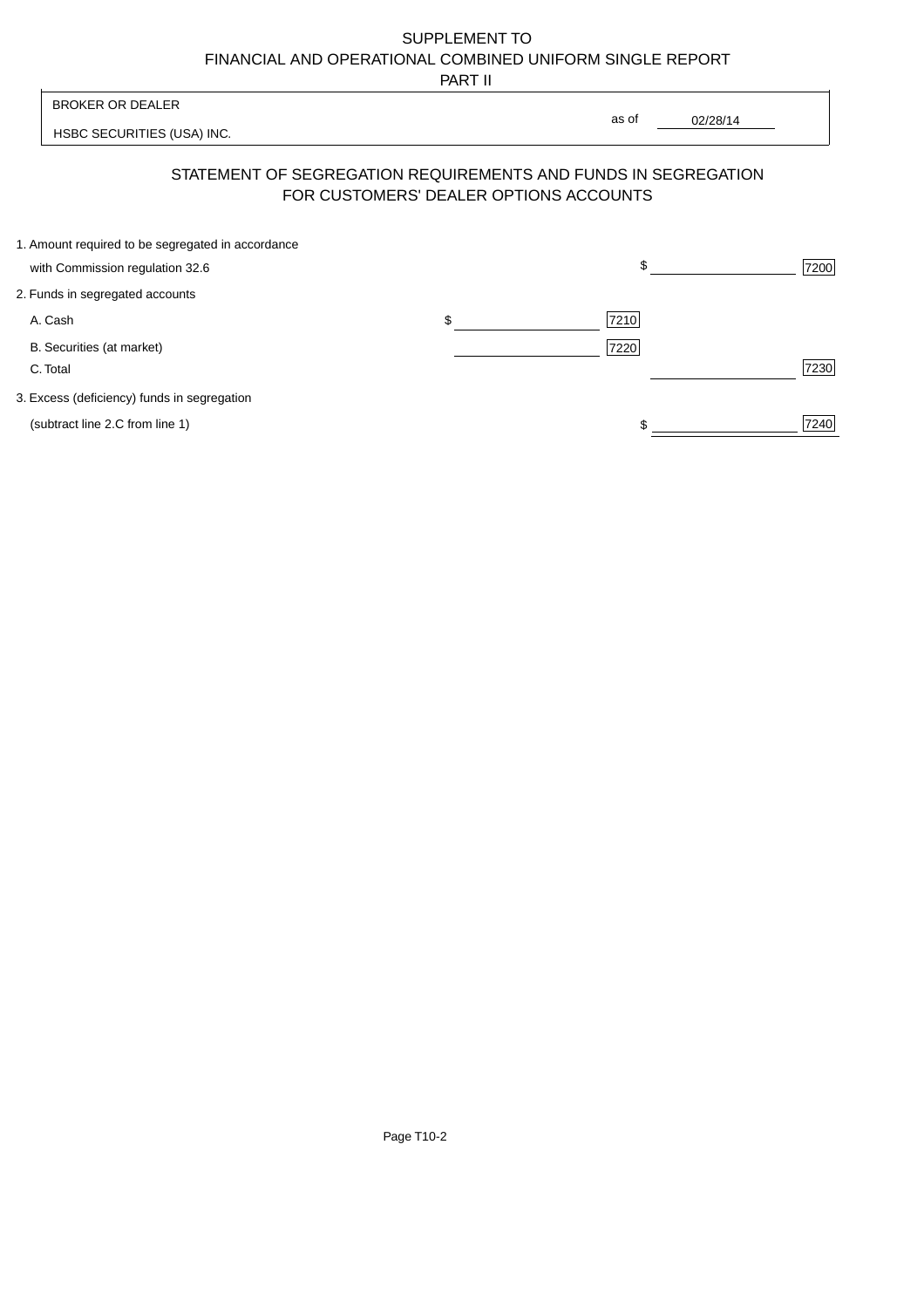SUPPLEMENT TO FINANCIAL AND OPERATIONAL COMBINED UNIFORM SINGLE REPORT

PART II

| <b>BROKER OR DEALER</b>    |       |          |
|----------------------------|-------|----------|
| HSBC SECURITIES (USA) INC. | as of | 02/28/14 |

## STATEMENT OF SECURED AMOUNTS AND FUNDS HELD IN SEPARATE ACCOUNTS PURSUANT TO COMMISSION REGULATION 30.7

#### FOREIGN FUTURES AND FOREIGN OPTIONS SECURED AMOUNTS

| Amount required to be set aside pursuant to law, rule or regulation of a foreign government<br>or a rule of a self-regulatory organization authorized thereunder | \$   |            | 7305 |
|------------------------------------------------------------------------------------------------------------------------------------------------------------------|------|------------|------|
| 1. Net ledger balance - Foreign Futures and Foreign Option Trading - All Customers                                                                               |      |            |      |
| A. Cash                                                                                                                                                          | \$   | 53,366,986 | 7315 |
| B. Securities (at market)                                                                                                                                        |      | 27,728,377 | 7317 |
| 2. Net unrealized profit (loss) in open futures contracts traded on a foreign board of trade                                                                     |      | 17,227,245 | 7325 |
| 3. Exchange traded options                                                                                                                                       |      |            |      |
| A. Market value of open option contracts purchased on a foreign board of trade                                                                                   |      | 0          | 7335 |
| B. Market value of open contracts granted (sold) on a foreign board of trade                                                                                     |      |            | 7337 |
| 4. Net equity (deficit) (add lines 1.2. and 3.)                                                                                                                  | \$   | 98,322,608 | 7345 |
| 5. Accounts liquidating to a deficit and accounts with                                                                                                           |      |            |      |
| debit balances - gross amount<br>258,376                                                                                                                         | 7351 |            |      |
| 258,374) 7352<br>Less: amount offset by customer owned securities                                                                                                |      |            | 7354 |
| 6. Amount required to be set aside as the secured amount - Net Liquidating Equity Method (add lines 4 and 5)                                                     | \$   | 98,322,610 | 7355 |
| 7. Greater of amount required to be set aside pursuant to foreign jurisdiction (above) or line 6.                                                                |      | 98,322,610 | 7360 |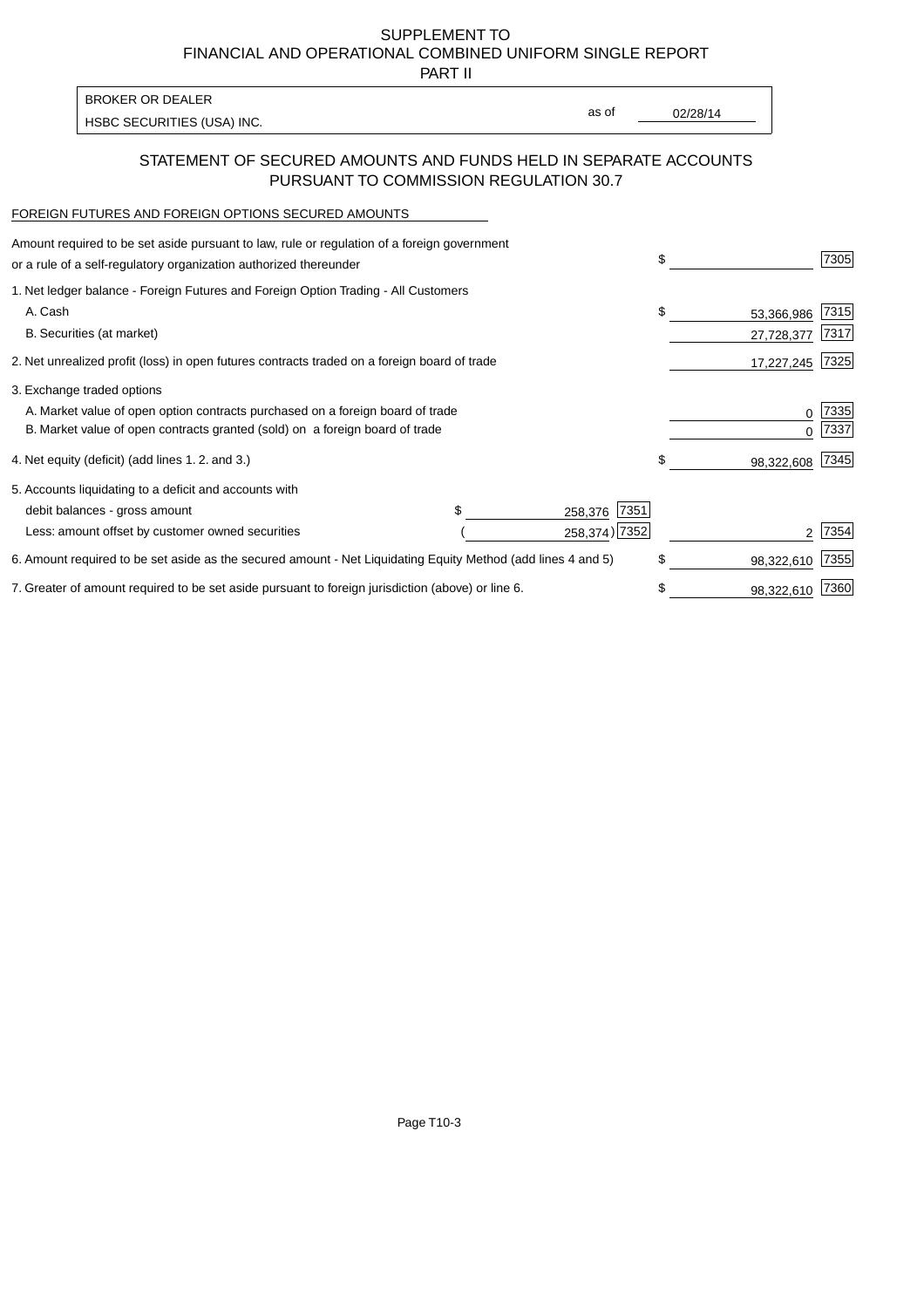# SUPPLEMENT TO

FINANCIAL AND OPERATIONAL COMBINED UNIFORM SINGLE REPORT

PART II

### BROKER OR DEALER

HSBC SECURITIES (USA) INC.

02/28/14 as of

## STATEMENT OF SECURED AMOUNTS AND FUNDS HELD IN SEPARATE ACCOUNTS PURSUANT TO COMMISSION REGULATION 30.7

### FUNDS DEPOSITED IN SEPARATE REGULATION 30.7 ACCOUNTS

| 1. Cash in banks                       |                                                                                        |      |                       |                        |
|----------------------------------------|----------------------------------------------------------------------------------------|------|-----------------------|------------------------|
| A. Banks located in the United States  |                                                                                        |      | \$<br>9,892,883 7500  |                        |
|                                        | B. Other banks qualified under Regulation 30.7                                         |      |                       |                        |
| Name(s):                               | <b>HARRIS TRUST</b>                                                                    | 7510 | 30,102,895 7520 \$    | 39,995,778 7530        |
| 2. Securities                          |                                                                                        |      |                       |                        |
|                                        | A. In safekeeping with banks located in the United States                              |      | \$<br>63,228,377 7540 |                        |
|                                        | B. In safekeeping with other banks qualified under Regulation 30.7                     |      |                       |                        |
| Name(s):                               | <b>HARRIS TRUST</b>                                                                    | 7550 | $0$ 7560              | 7570<br>63,228,377     |
|                                        | 3. Equities with registered futures commission merchants                               |      |                       |                        |
| A. Cash                                |                                                                                        |      | \$<br>$0$ 7580        |                        |
| <b>B.</b> Securities                   |                                                                                        |      | $0$ 7590              |                        |
|                                        | C. Unrealized gain (loss) on open futures contracts                                    |      | $0$ 7600              |                        |
| D. Value of long option contracts      |                                                                                        |      | $0^{7610}$            |                        |
| E. Value of short option contracts     |                                                                                        |      | $0)$ 7615             | 0 7620                 |
|                                        | 4. Amounts held by clearing organizations of foreign boards of trade                   |      |                       |                        |
| Name(s):                               |                                                                                        | 7630 |                       |                        |
| A. Cash                                |                                                                                        |      | \$<br>7640            |                        |
| <b>B.</b> Securities                   |                                                                                        |      | 7650                  |                        |
|                                        | C. Amount due to (from) clearing organizations - daily variation                       |      | 7660                  |                        |
| D. Value of long option contracts      |                                                                                        |      | 7670                  |                        |
| E. Value of short option contracts     |                                                                                        |      | 7675                  | 7680                   |
| Name(s):                               | 5. Amounts held by members of foreign boards of trade                                  | 7690 |                       |                        |
| A. Cash                                |                                                                                        |      | \$<br>38,061,254 7700 |                        |
| <b>B.</b> Securities                   |                                                                                        |      | $0$  7710             |                        |
|                                        | C. Unrealized gain (loss) on open futures contracts                                    |      | 17,227,245 7720       |                        |
| D. Value of long option contracts      |                                                                                        |      | 0 7730                |                        |
| E. Value of short option contracts     |                                                                                        |      | $_0$ ) 7735           | 55,288,499 7740        |
| Name(s):                               | 6. Amounts with other depositories designated by a foreign board of trade              | 7750 |                       | $0\sqrt{7760}$         |
| 7. Segregated funds on hand (describe: |                                                                                        |      |                       | 0 7765                 |
|                                        | 8. Total funds in separate section 30.7 accounts                                       |      |                       | \$<br>158,512,654 7770 |
|                                        | 9. Excess (deficiency) set Aside Funds for Secured Amount (subtract Line 7 Secured     |      |                       |                        |
| Statement page T10-3 from Line 8)      |                                                                                        |      |                       | \$<br>60,190,044 7380  |
|                                        | 10. Management Target Amount for Excess funds in separate section 30.7 accounts        |      |                       | \$<br>19,664,522 7780  |
|                                        | 11. Excess (deficiency) funds in separate 30.7 accounts over (under) Management Target |      |                       | \$<br>40,525,522 7785  |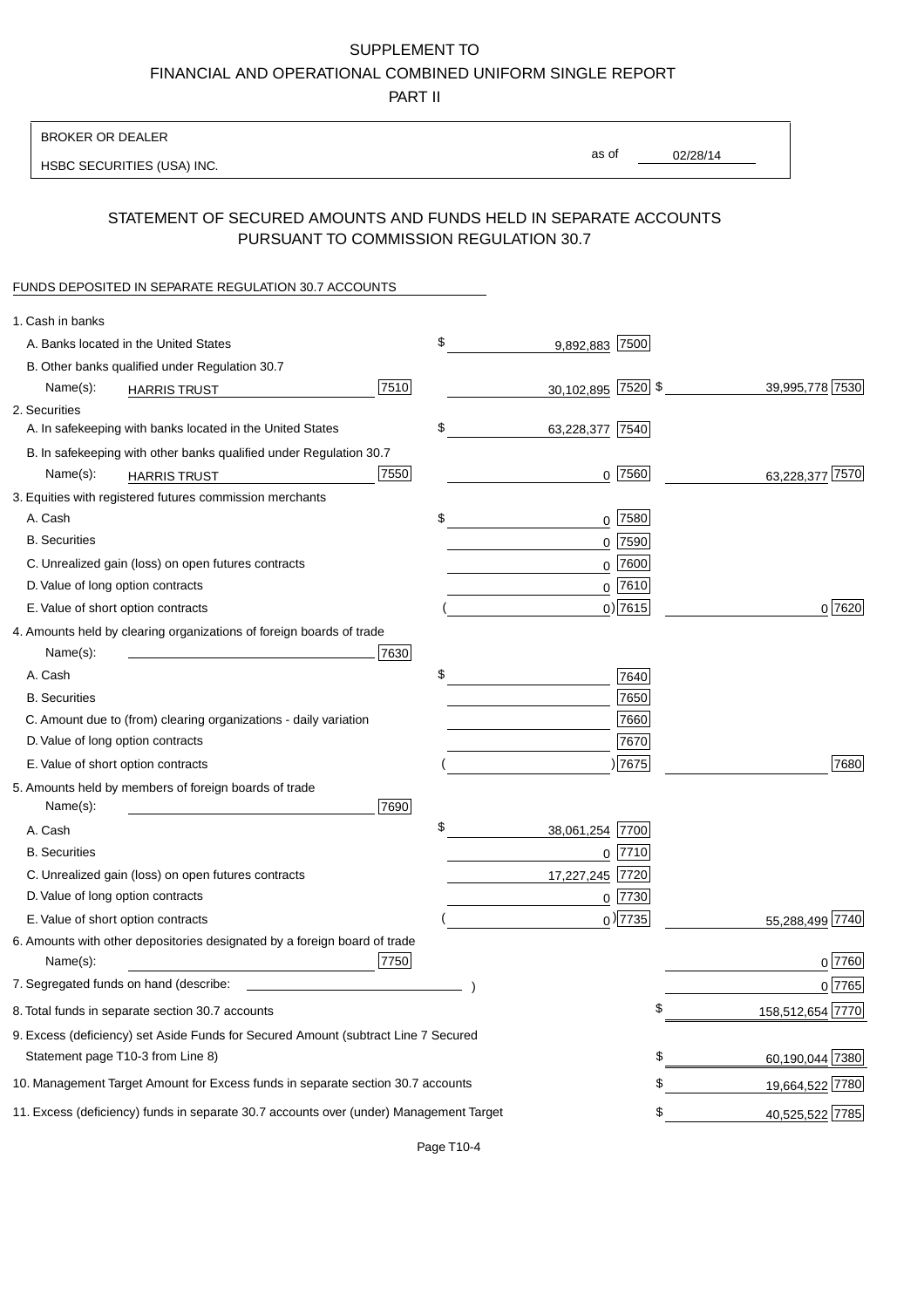#### SUPPLEMENT TO FINANCIAL AND OPERATIONAL COMBINED UNIFORM SINGLE REPORT PART II

HSBC SECURITIES (USA) INC. The contract of the contract of the contract of the contract of the contract of the contract of the contract of the contract of the contract of the contract of the contract of the contract of the BROKER OR DEALER

as of

## STATEMENT OF CLEARED SWAPS CUSTOMER SEGREGATION REQUIREMENTS AND FUNDS IN CLEARED SWAPS CUSTOMER ACCOUNTS UNDER 4D(F) OF THE CEA

| <b>Cleared Swaps Customer Requirements</b>                                                                  |                   |    |                  |               |
|-------------------------------------------------------------------------------------------------------------|-------------------|----|------------------|---------------|
| 1. Net ledger balance                                                                                       |                   |    |                  |               |
| A. Cash                                                                                                     |                   | \$ | 175,649,461      | 8500          |
| B. Securities (at market)                                                                                   |                   |    | 55,643,987       | 8510          |
| 2. Net unrealized profit (loss) in open cleared swaps                                                       |                   |    | (85, 399, 547)   | 8520          |
| 3. Cleared swaps options                                                                                    |                   |    |                  |               |
| A. Market value of open cleared swaps option contracts purchased                                            |                   |    |                  | $0^{8530}$    |
| B. Market value of open cleared swaps option contracts granted (sold)                                       |                   |    |                  | 0 8540        |
| 4. Net equity (deficit) (add lines 1, 2, and 3)                                                             |                   | \$ | 145,893,901 8550 |               |
| 5. Accounts liquidating to a deficit and accounts with                                                      |                   |    |                  |               |
| debit balances - gross amount                                                                               | \$<br>69,783 8560 |    |                  |               |
| Less: amount offset by customer owned securities                                                            | 69,783) 8570      |    |                  | 0 8580        |
| 6. Amount required to be segregated for cleared swaps customers (add lines 4 and 5)                         |                   | S  | 145,893,901      | 8590          |
| Funds in Cleared Swaps Customer Segregated Accounts                                                         |                   |    |                  |               |
| 7. Deposited in cleared swaps customer segregated accounts at banks                                         |                   |    |                  |               |
| A. Cash                                                                                                     |                   | \$ | 12,486,587       | 8600          |
| B. Securities representing investments of cleared swaps customers' funds (at market)                        |                   |    | 0                | 8610          |
| C. Securities held for particular cleared swaps customers in lieu of cash (at market)                       |                   |    | 21,422,671       | 8620          |
| 8. Margins on deposit with derivatives clearing organizations in cleared swaps customer segregated accounts |                   |    |                  |               |
| A. Cash                                                                                                     |                   |    | 128,043,155 8630 |               |
| B. Securities representing investments of cleared swaps customers' funds (at market)                        |                   |    | 0                | 8640          |
| C. Securities held for particular cleared swaps customers in lieu of cash (at market)                       |                   |    | 34,221,315       | 8650          |
| 9. Net settlement from (to) derivatives clearing organizations                                              |                   |    | 5,940,817 8660   |               |
| 10. Cleared swaps options                                                                                   |                   |    |                  |               |
| A. Value of open cleared swaps long option contracts                                                        |                   |    |                  | $0^{8670}$    |
| B. Value of open cleared swaps short option contracts                                                       |                   |    |                  | $0$ ) 8680    |
| 11. Net equities with other FCMs                                                                            |                   |    |                  |               |
| A. Net liquidating equity                                                                                   |                   |    |                  | $0^{8690}$    |
| B. Securities representing investments of cleared swaps customers' funds (at market)                        |                   |    |                  | $0^{8700}$    |
| C. Securities held for particular cleared swaps customers in lieu of cash (at market)                       |                   |    |                  | 0 8710        |
| 12. Cleared swaps customer funds on hand (describe: _                                                       |                   |    |                  | $0 \;  8715 $ |
| 13. Total amount in cleared swaps customer segregation (add lines 7 through 12)                             |                   |    | 202,114,545 8720 |               |
| 14. Excess (deficiency) funds in cleared swaps customer segregation (subtract line 6 from line 13)          |                   |    | 56,220,644 8730  |               |
| 15. Management Target Amount for Excess funds in cleared swaps segregated accounts                          |                   | \$ | 30,000,000 8760  |               |
| 16. Excess (deficiency) funds in cleared swaps customer segregated accounts over                            |                   |    |                  |               |
| (under) Management Target Excess                                                                            |                   | \$ | 26,220,644 8770  |               |